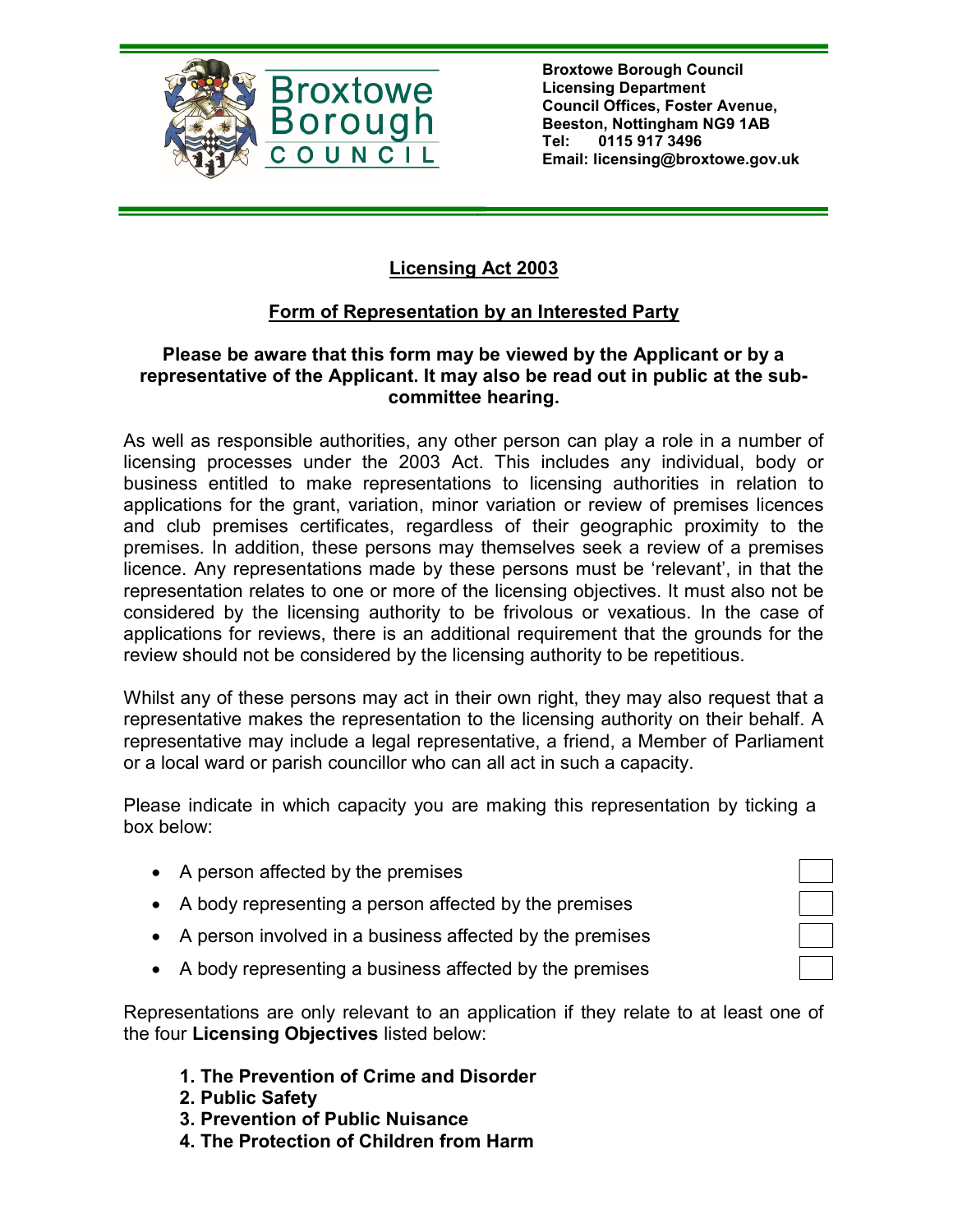Representations may be made at any time during a period of 28 consecutive days starting on the day after the application was given to the Licensing Authority.

In the case of a closure order issued by the Police, representations may be made during the seven days that follow relevant notice being given to the Local Authority by the Magistrates Court, starting on the day after the day the notice was received.

Please enter contact details of interested party below:

| Name:     |  |
|-----------|--|
|           |  |
| Address:  |  |
|           |  |
|           |  |
|           |  |
|           |  |
|           |  |
| Postcode: |  |
|           |  |
|           |  |
| Tel:      |  |
|           |  |
|           |  |
|           |  |
| Email:    |  |
|           |  |
|           |  |

Please confirm name and address of person or business affected in the vicinity, if different from the address given above:

| Name:     |  |
|-----------|--|
| Address:  |  |
|           |  |
| Postcode: |  |
| Tel:      |  |
| Email:    |  |

Please provide details of the application to which you wish to make a representation:

| Name of Applicant:          |  |
|-----------------------------|--|
| <b>Address of Premises:</b> |  |
| <b>Application Details:</b> |  |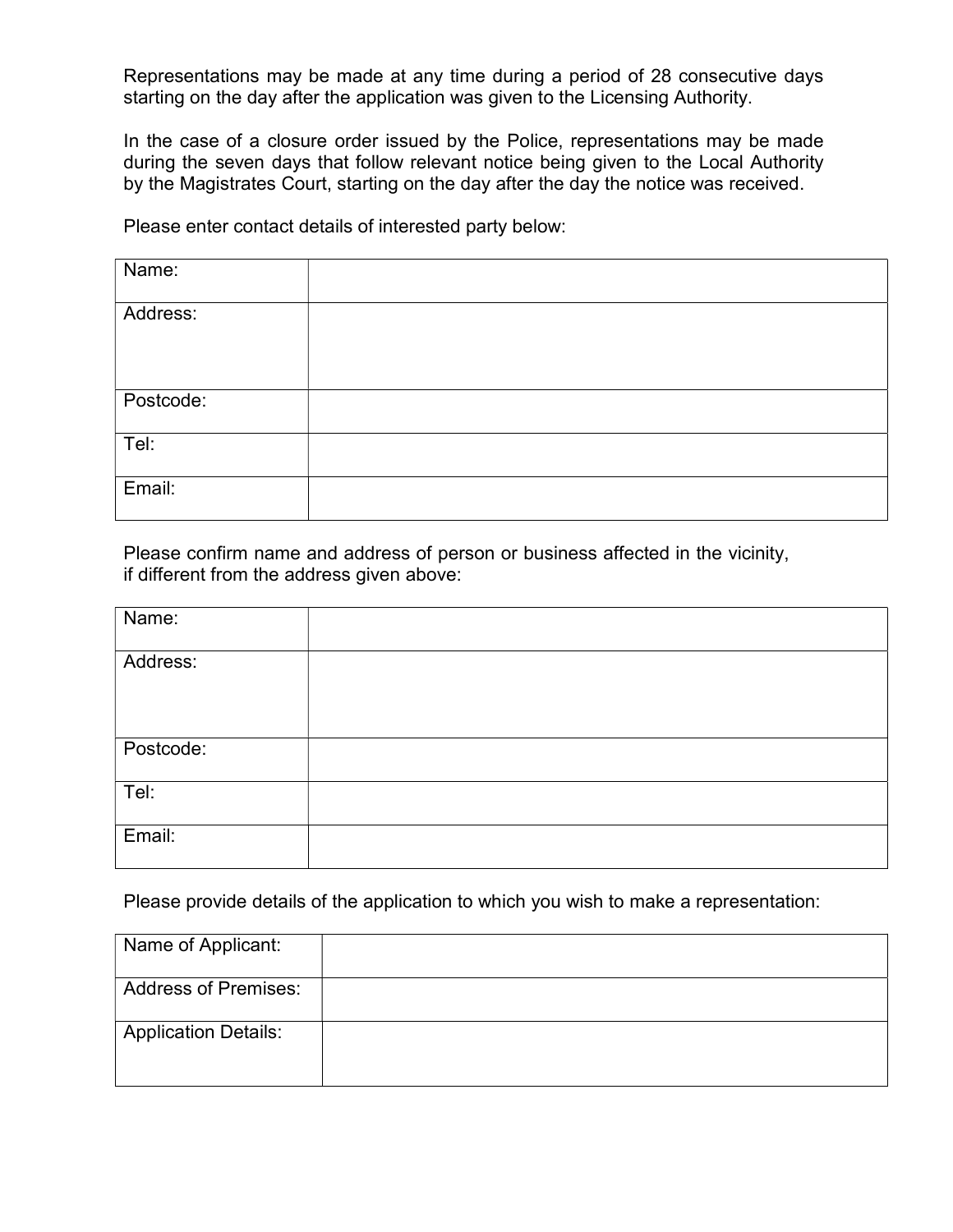Please give details of your representation in the box below. Indicate which of the Licensing Objectives your representation refers to by ticking the relevant boxes:

The Prevention of Crime and Disorder Public Safety Prevention of Public Nuisance The Protection of Children from Harm

 $\Box$ ┑

Details of representation:

Please continue on separate sheet if necessary

Once the Licensing Section has received this form you will receive a written acknowledgment and you may be contacted to discuss the issue prior to any referral to a sub-committee hearing.